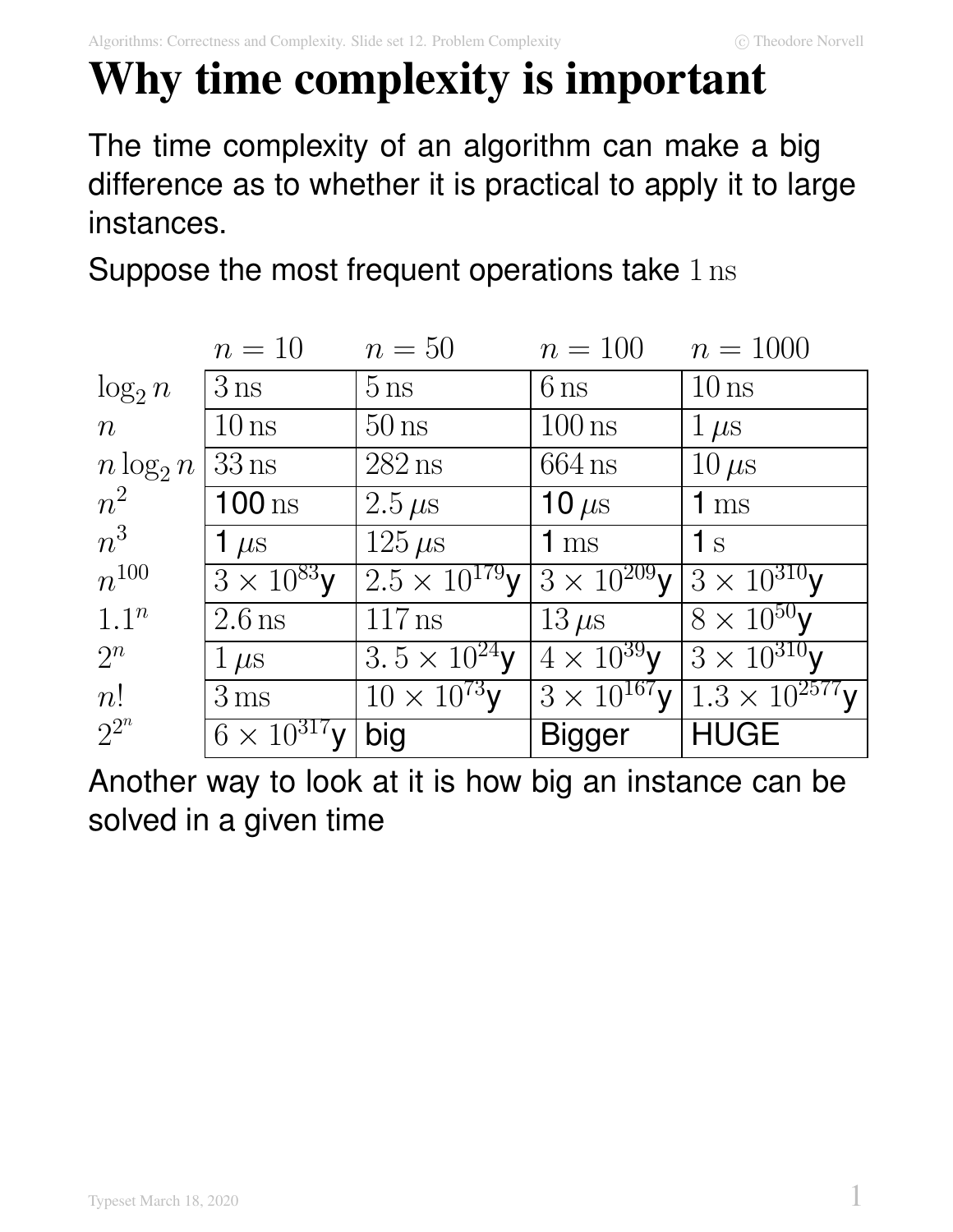|                | In 1s              | In 1hr               | In 1 day              |
|----------------|--------------------|----------------------|-----------------------|
| $\log_2 n$     | $10^{300,000,000}$ | big                  | really big            |
| $\overline{n}$ | $10^{9}$           | $3.6 \times 10^{12}$ | $8.64 \times 10^{13}$ |
| $n \log_2 n$   | $4 \times 10^7$    | $10^{11}$            | $2 \times 10^{12}$    |
| $n^2$          | $3\times10^4$      | $2 \times 10^6$      | $9 \times 10^6$       |
| $n^3$          | 1000               | 15,000               | 44,000                |
| $2^n$          | 29                 | 42                   | 46                    |
| n!             | 12                 | 15                   | 16                    |
| $2^{2^n}$      |                    | 5                    | 5                     |

We broadly classify functions according to how they behave

- Super exponential functions grow faster than any exponential function.
	- $*$   $n!$ ,  $2^{2^n}$ , The Ackermann/Peter function.
- Exponential functions
	- $* 2^n$ ,  $3^n$  etc
	- $* 2^{\Theta(1)n}$  where  $\Theta(1)$  represents some positive coefficient
	- ∗ (The next time someone refers to "exponential growth" ask yourself if they know what they are talking about.)
- $\bullet$  Polynomial functions  $n$  ,  $n\log_2 n,$   $n^2,$   $n^3$  etc
	- $*$  While  $n \log n$  is not really a polynomial, it is bounded by two polynomials and so is considered a polynomial.
	- $* \; n^{\Theta(1)}$  where  $\Theta(1)$  represents some positive coefficient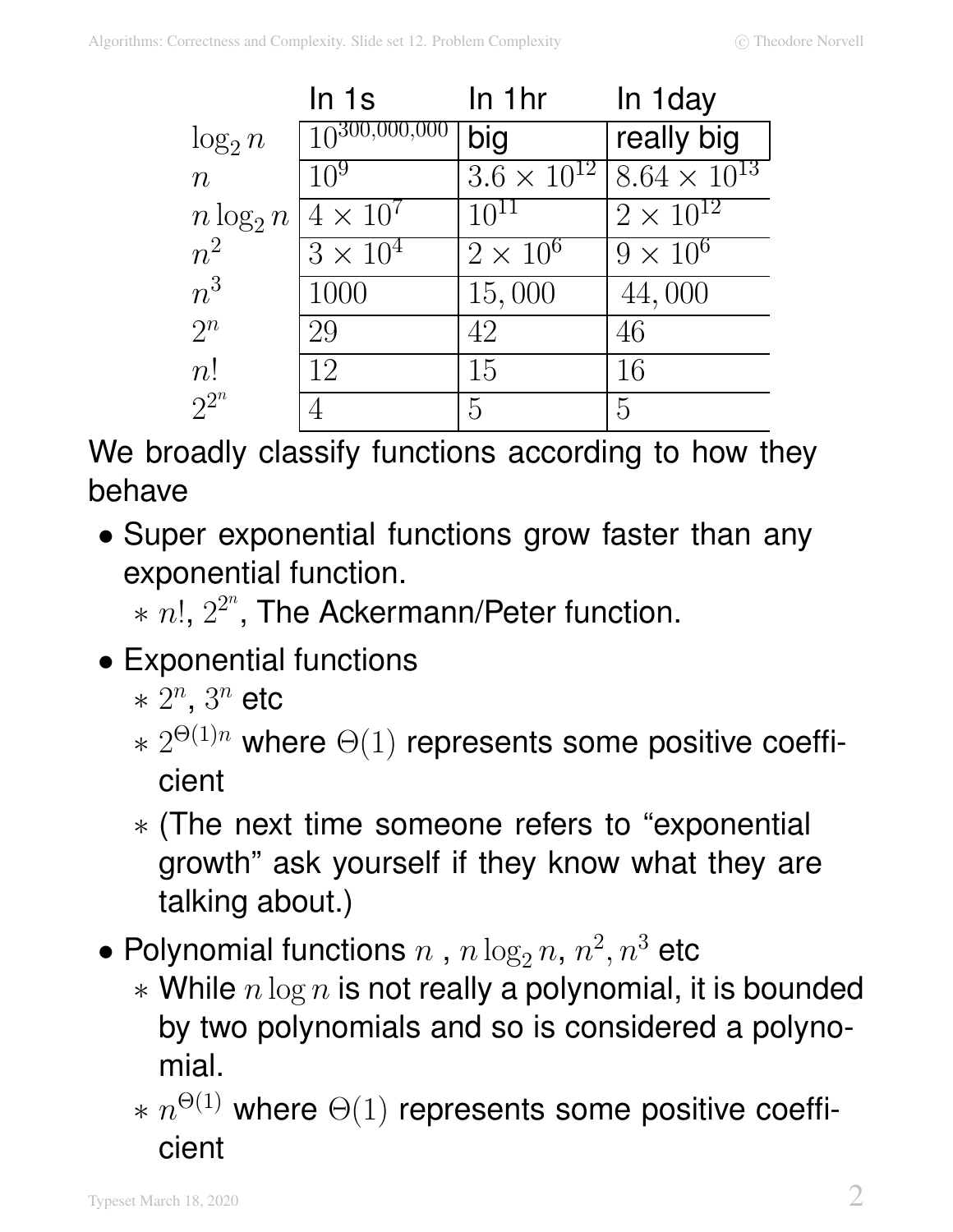• Polylog functions (polynomials of logs). \*  $\log_2 n, (\log_2 n)^2, ...$  $*(\log n)^{\Theta(1)}$ 

### **Feasible and infeasible**

As a general rule, we say that any algorithm that is

- polynomial time or better is **feasible**
- superpolynomial time is **infeasible**

However, as you can see from the tables, if you are dealing with billions of bits then even an  $n^2$  algorithm is impractical.

In compiling, it is a general rule that any 'optimization' method should be  $\Theta(n^2)$  or better in the size of a subroutine.

Obviously any  $\Theta(n^{100})$  time algorithm will be impractical. In practice polynomial-time algorithms on RAMs are usually not worse than  $\Theta(n^6)$ , since each increase in the exponent corresponds to some complication in the algorithm such as an additional loop nesting.

One benefit of drawing the line at polynomial time is that the model of computation is not important. E.g., any polynomial RAM algorithm can be translated to a polynomial time algorithm on a Turing machine and conversely.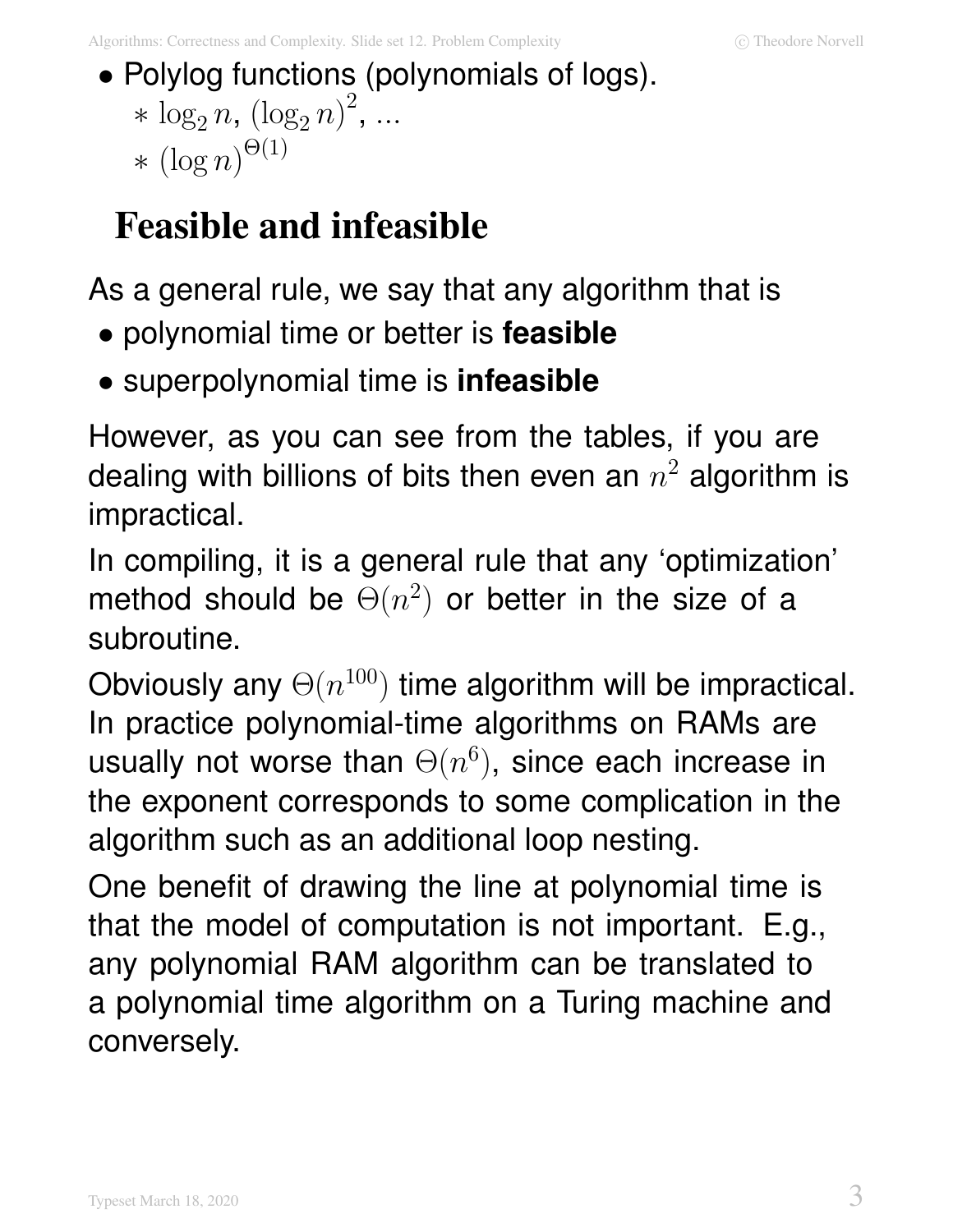## **Upper and lower bounds on function complexity**

Suppose we don't know whether or not  $f \in \Theta(g)$ .

It is possible that still that we know something about their relationship.

**Definition:** Function f is **asymptotically dominated** by g if and only if there exist positive numbers b, and  $m$  such that

$$
\forall n \in \mathbb{N} \cdot n > m \Rightarrow f(n) < b \times g(n)
$$

**Notation:** We write  $f \preceq g$  to mean that f is **asymptotically dominated** by g.

In terms of sets, we say  $f \in O(g)$ .

I.e.  $O(q)$  is the set of all functions dominated by q.

 $O(n) \subseteq O(n \log n) \subseteq O(n^2) \subseteq O(n^3) \subseteq O(2^n)$ 

**Definition:** Function f **asymptotically dominates** by g if and only if there exist positive numbers  $a$ , and  $m$  such that

$$
\forall n \in \mathbb{N} \cdot n > m \Rightarrow a \times g(n) < f(n)
$$

**Notation:** We write  $f \succeq g$  to mean that f **asymptotically dominates** g.

In terms of sets, we say  $f \in \Omega(g)$ .

I.e.  $\Omega(q)$  is the set of all functions that dominate g.  $\Omega(n) \supseteq \Omega(n \log n) \supseteq \Omega(n^2) \supseteq \Omega(n^3) \supseteq \Omega(2^n)$ We have  $f \preceq g$  if and only if  $g \succeq f$ ; in other words  $f \in O(g)$  if and only if  $g \in \Omega(f)$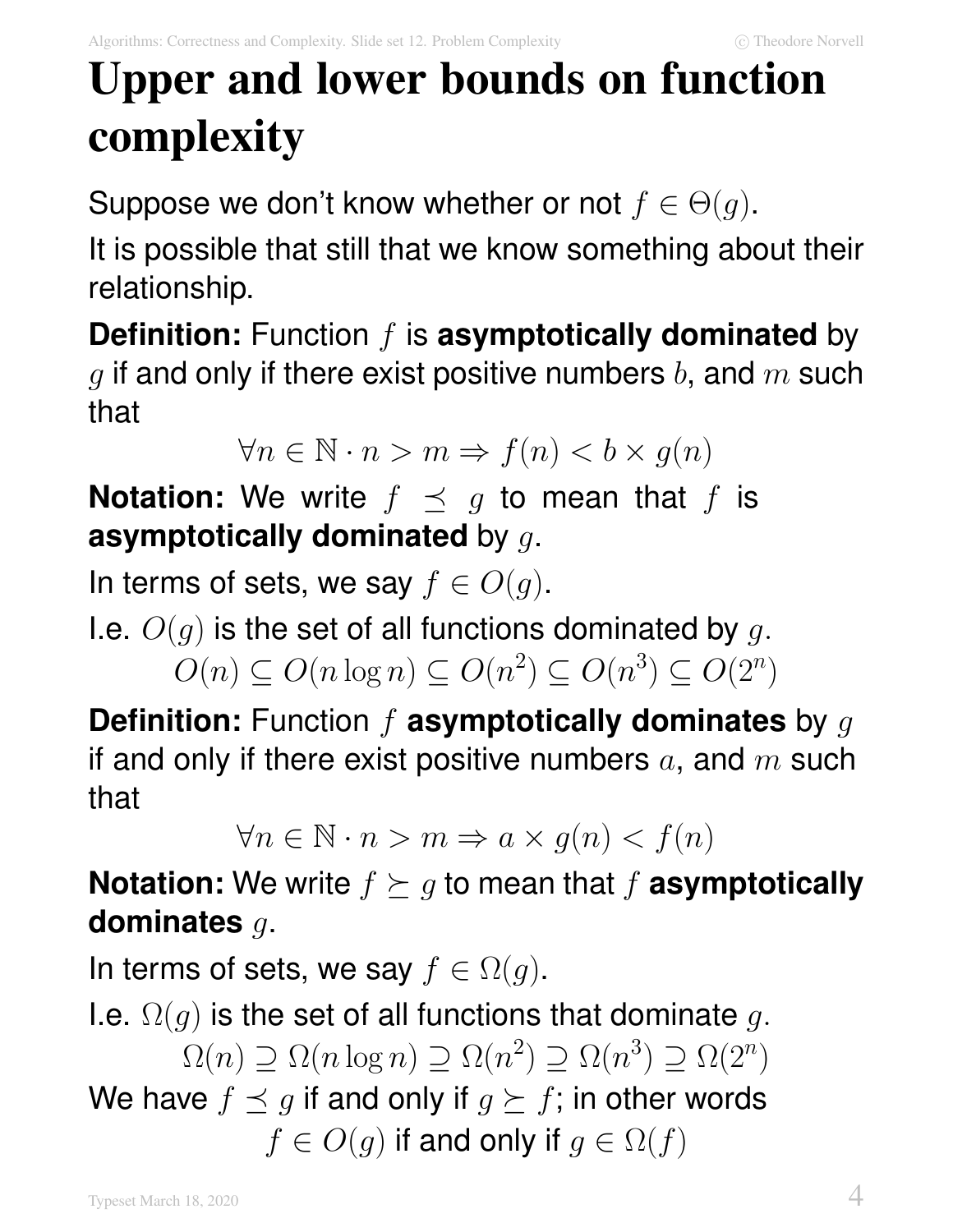### Relation to  $\Theta$ . For any g:

- $\Theta(g) \subset O(g)$
- $\bullet$   $\Theta(g) \subset \Omega(g)$
- $\Theta(g) = O(g) \cap \Omega(g)$

### Comparing  $O$ ,  $\Theta$ , and  $\Omega$  in three Venn diagrams

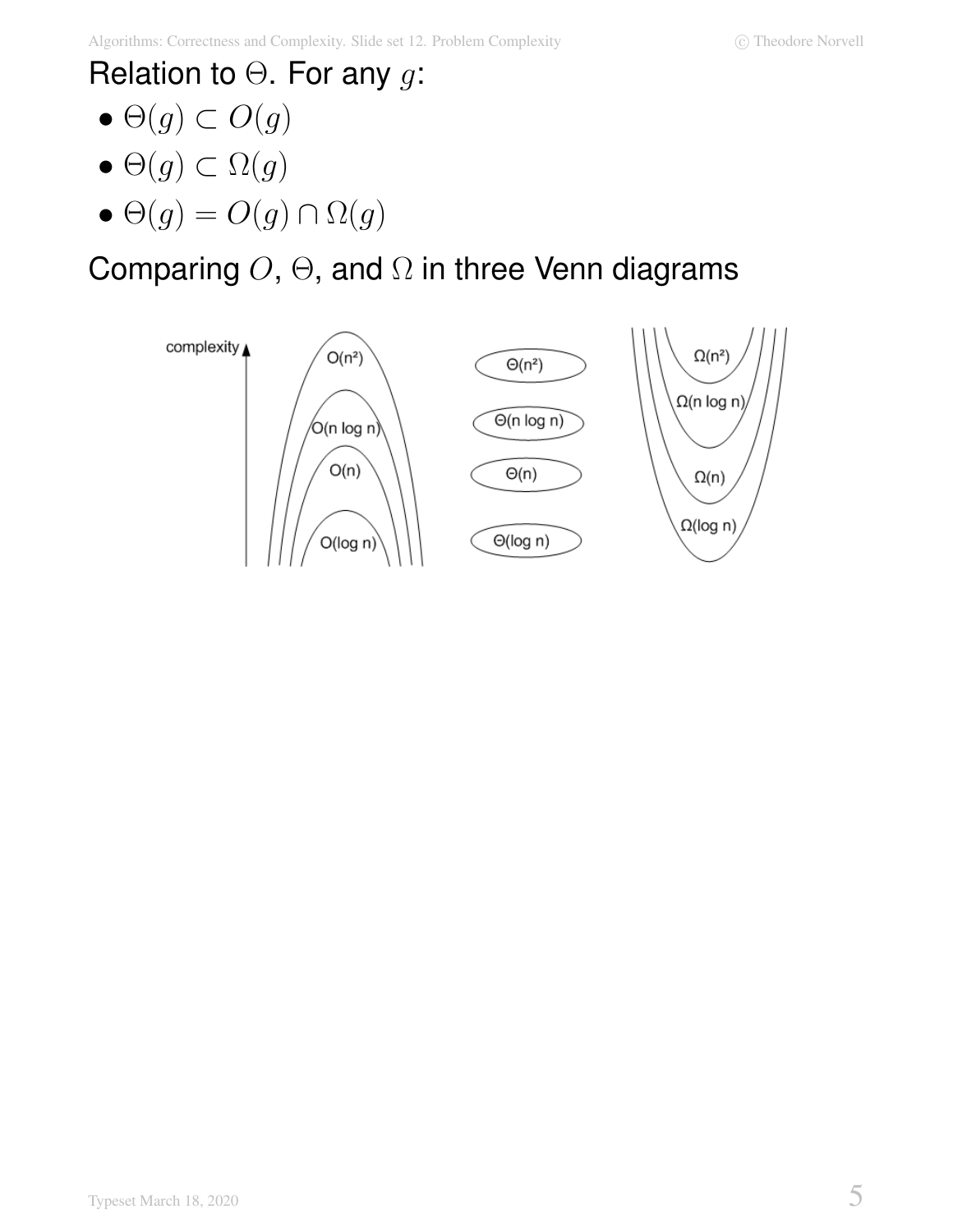## **Problem complexity**

### A **problem** consists

• an input set (called the set of instances)

- a set of outputs.
- an acceptability relation between these sets
- a measure of input size.

Using precondition  $P$  and postcondition  $R$ :

- $P$  identifies inputs out of a (possibly) larger set.
- $R$  defines the acceptable outputs for each input.

An algorithm A **solves** problem B iff, for every input, A terminates with an acceptable output.

### **Exact problem complexity**

The **worst-case time complexity of a problem** is the worst-case time complexity of the fastest algorithm that solves it.

For the rest of this slide deck, we are concerned only with worst-case time complexity.

Note that problem complexity is model dependent. Usually the RAM model is considered the standard.

When possible, the complexity of a problem should be stated using  $\Theta(f)$  notation.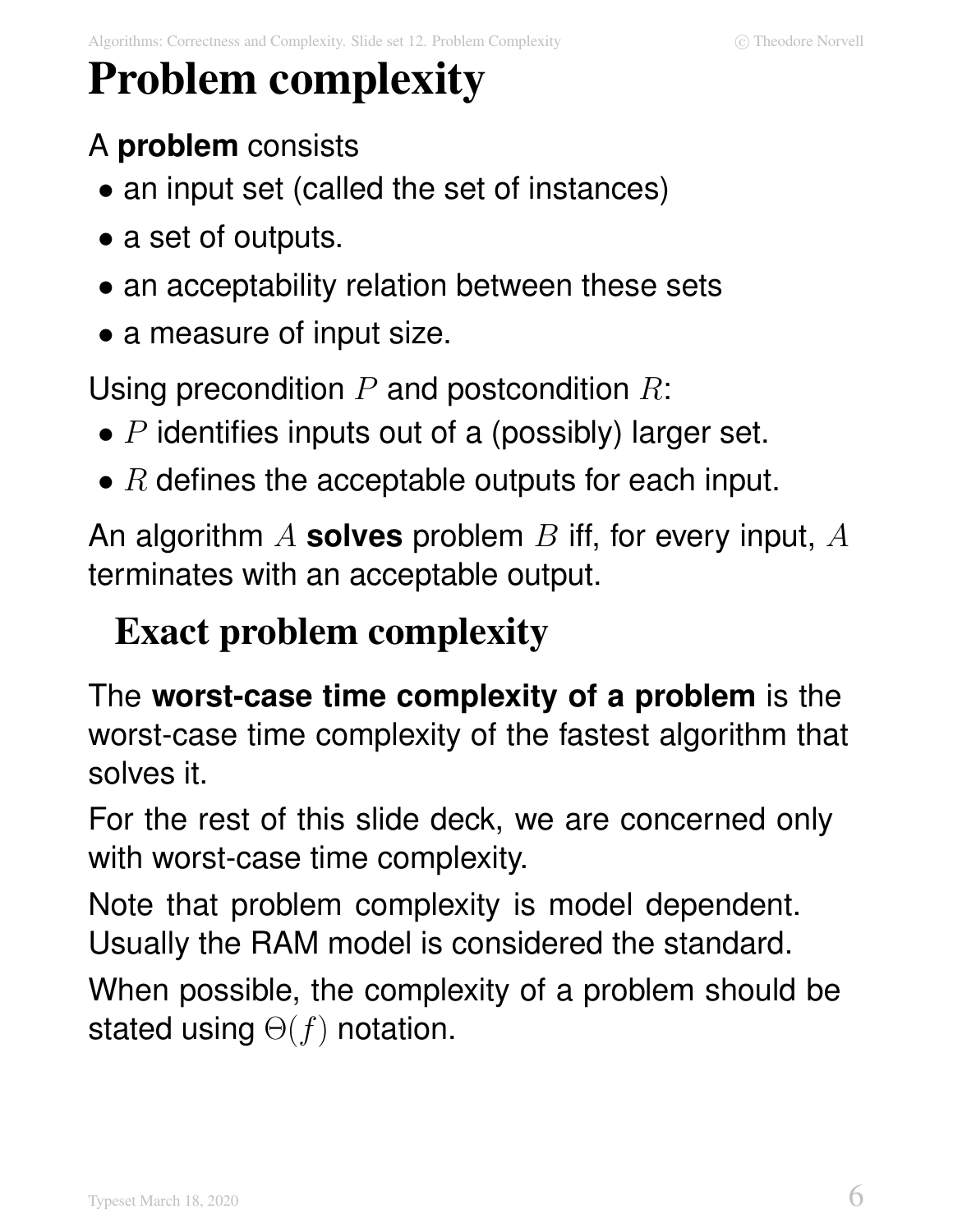## **Upper-bounds**

Often the exact problem complexity of a problem is hard to calculate exactly as we must consider every algorithm for the problem — including ones that no one has yet thought of.

You may know a fast algorithm for a problem.

• But that doesn't mean that Fred won't come up with a faster one tomorrow

If you know an algorithm has a worst-case time function in  $O(g)$  then the problem complexity is in  $O(g)$ .

For example,

- merge sort sorts n numbers in  $\Theta(n \log n)$  time
- therefore (since  $\Theta(q) \subseteq O(q)$ ) merge sort sorts in  $O(n \log n)$  time
- therefore the fastest sorting algorithm sorts in  $O(n \log n)$  time
- therefore (by definition) the problem complexity of sorting is in  $O(n \log n)$
- in other words  $O(n \log n)$  is an upper bound for sorting  $n$  numbers.

Proof of the third step: Assume (falsely) that the fastest sorting algorithm does not take  $O(n \log n)$  time. Then merge sort is faster that the fastest sorting algorithm. Contradiction.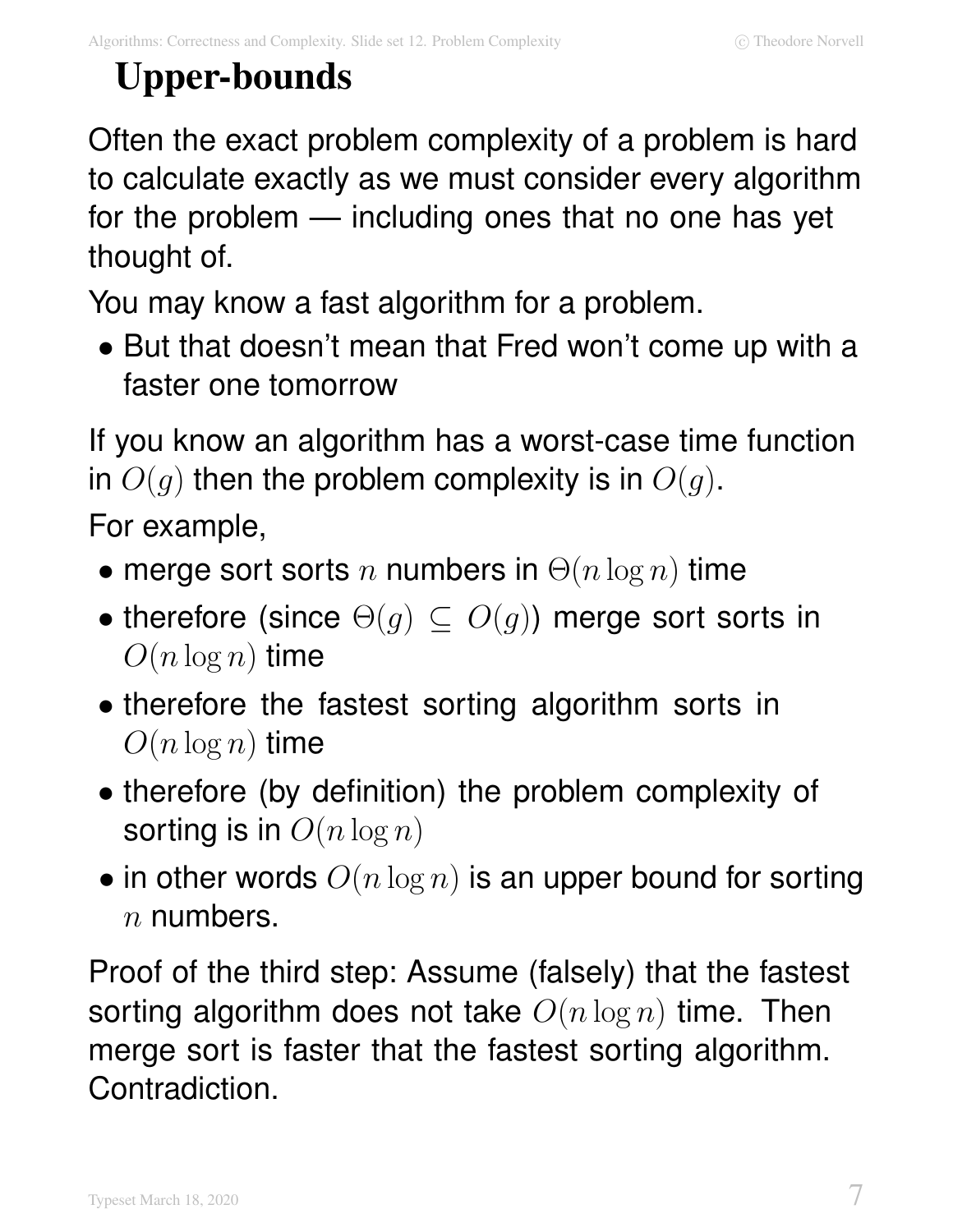Note that we can not (yet) conclude that the fastest sorting algorithm sorts in  $\Theta(n \log n)$ .

Nor can we (yet) conclude that the complexity of sorting is in  $\Theta(n \log n)$ 

When problem complexity is stated using  $O$ , we say the result is an upper-bound.

### **Lower-bounds**

What if we can prove that no algorithm can be quicker than  $\Theta(f)$  time?

• Then we have that  $\Omega(f)$  is a lower-bound for the problem.

## **Case study — Matrix multiplication**

Matrix multiplication (MM). Calculate  $A \times B$  where A and  $B$  are  $n$  by  $n$  matrices

From your high-school education you know that we can compute MM with

for  $i, j \in \{0, ...n\}$  $C(i, j) := 0$ for  $k \in \{0, ...n\}$   $C(i, j) := C(i, j) + A(i, k) \times B(k, j)$ end for end for

This is a  $\Theta(n^3)$  algorithm and so we know that the time complexity of MM  $\in O(n^3)$ .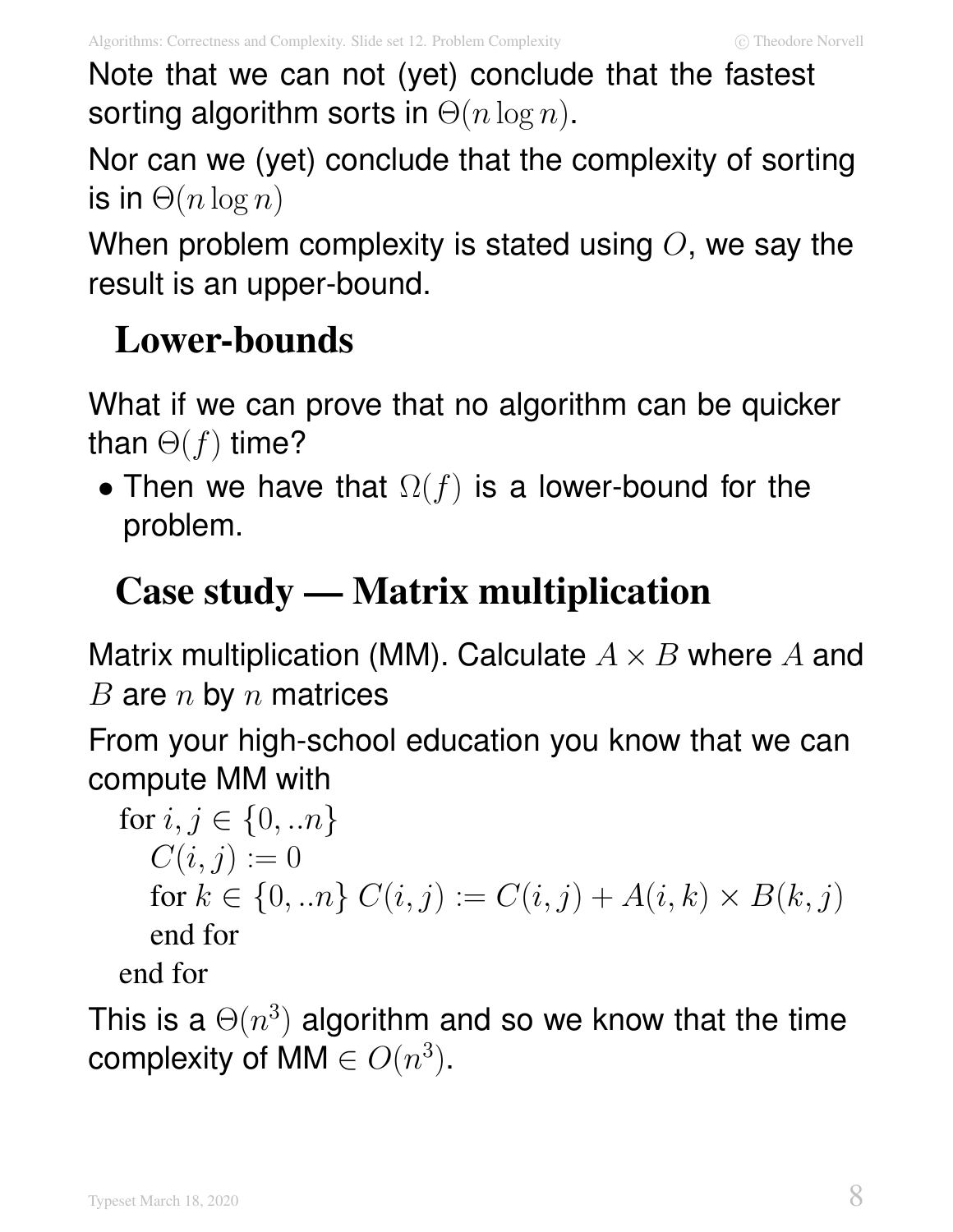Since any algorithm has to at least look at each input number and there are  $2n^2$  of them, any algorithm for MM can not have a complexity of better than  $\Omega(n^2)$ .

Conclusion:

• The complexity of MM is in  $\Omega(n^2) \cap O(n^3)$ .

This conclusion is secure against the future.

- Discovery of new algorithms will not invalidate it
- However new ideas may improve on it.

In 1969 Volker Straßen (to much surprise) found a way to multiply matrices that takes  $\Theta(n^{\log_2 7})$  (approximately  $\Theta(n^{2.807})$ ) and so we can improve the result.

• The complexity of MM is in  $\Omega(n^2) \cap O(n^{\log_2 7})$ 

In 1990 Coopersmith and Winograd found an algorithm that is in (approx)  $O(n^{2.376})$ .

And so we can conclude that

• The complexity of MM is in (approx)  $\Omega(n^2) \cap O(n^{2.376})$ 

Recently Le Gall lowered the upper bound to  $O(n^{2.3728639})$ It is an open problem whether or not the complexity of MM is in  $O(n^2)$  (and hence in  $\Theta(n^2)$ )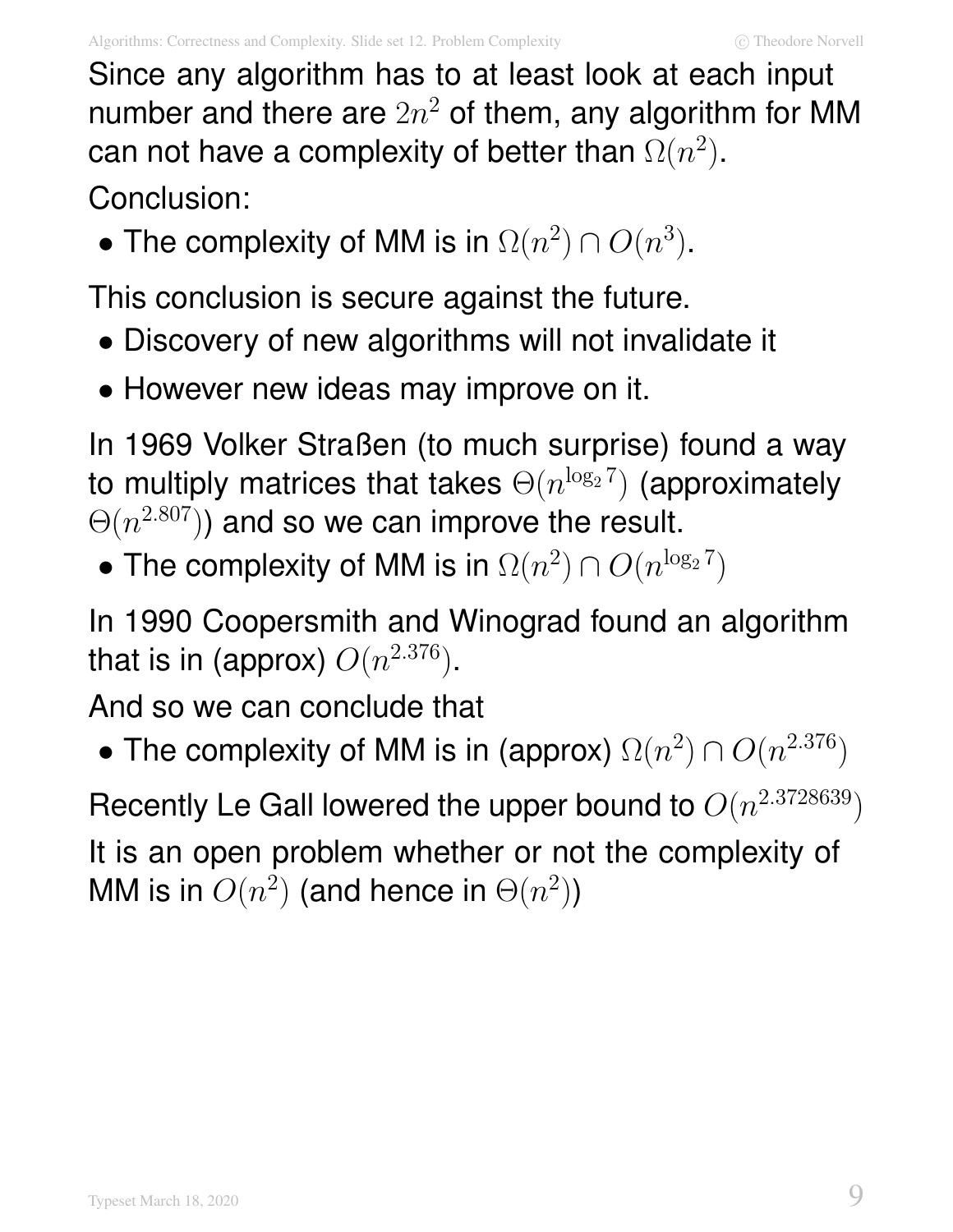## **Case study: sorting**

As seen above, the complexity of sorting  $n$  numbers is upper bounded by  $O(n \log n)$ .

In this section we will show that:

- In a restricted model of computation, the complexity is lower bounded by  $\Omega(n \log n)$
- and so (since merge sort fits into this model), the complexity of sorting (in the restricted model) is  $\Theta(n \log n)$

## **A restricted model of computation**

In this model of computation, two items may be compared but we will not otherwise access the value of an item, other than to copy it

An algorithm in this model can be thought of as a set of trees, one for each tree for size of input.

Each tree node either represents an action or a comparison. Action nodes have zero or one child, comparison nodes have 1 or 2 children. (A comparison whose conclusion is forgone has 1 child.)

For simplicity, I'll assume that no two items of the input are the same.

[Considering only a restricted set of inputs is kosher, because any lower bound we find for this restricted problem must also hold for the unrestricted problem.]

Selection sort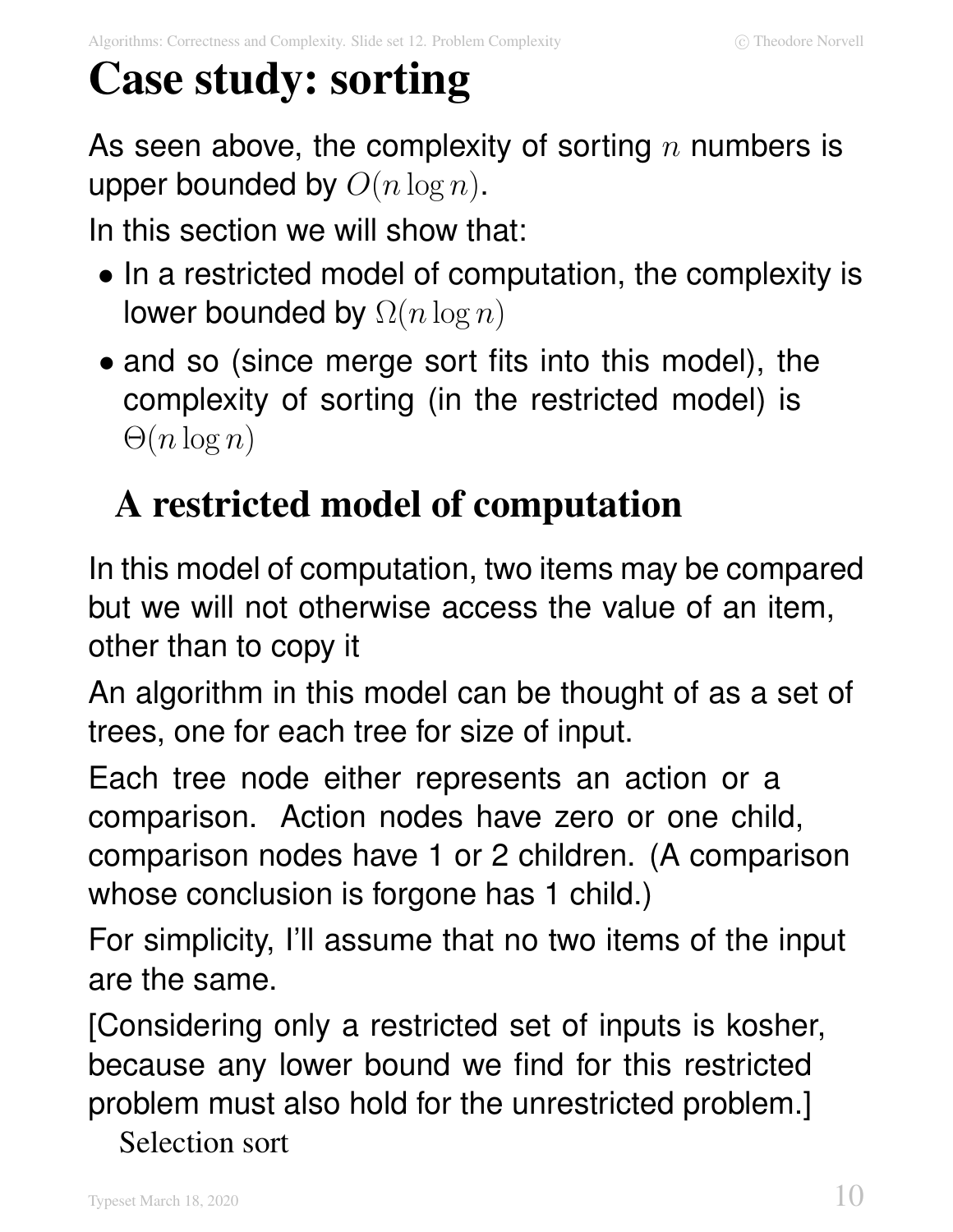for  $i \leftarrow [0, ...n-1]$  do var  $j := i$ for  $k \leftarrow [i + 1, ...n]$  do if  $a[k] < a[j]$  then  $j := k$  end if end for  $swap(i, j)$ end for

Here is a tree for selection sort with  $n=3$ . Assume that  $a < b < c$  the leaves show the input that corresponds to each path.



Next is a directed acyclic graph that can be expanded to a tree with 24 leaves representing merge sort for  $n=4$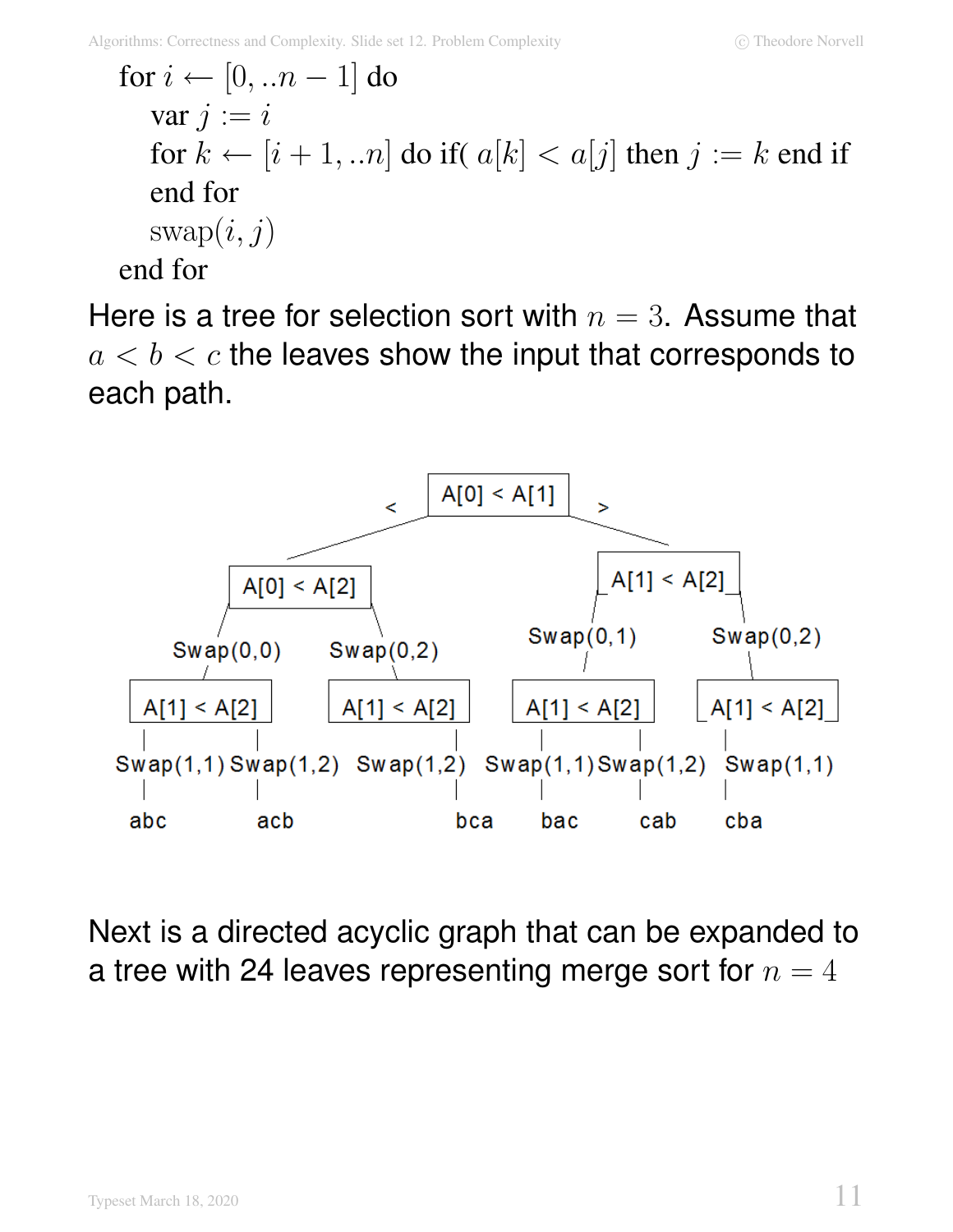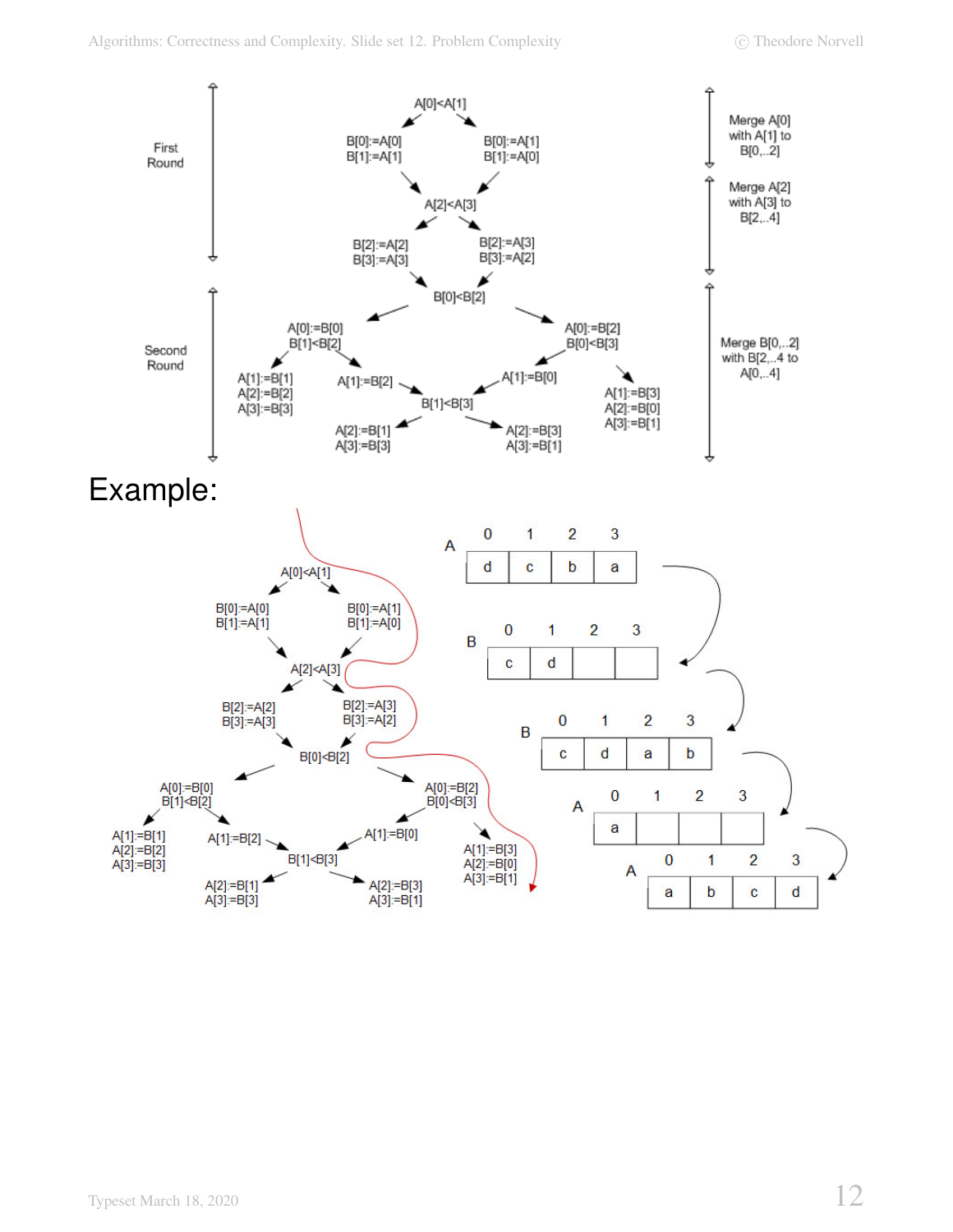#### For a given  $n$

- the best case time is the length of the shortest path from root to leaf
- the worst case time is the length of the longest path from root to leaf

To simplify, we'll only count comparisons.

[Since we are investigating lower bounds, it is kosher to ignore whole classes of operations. If a sorting algorithm requires at least  $f(n)$  comparisons, then it must require at least  $f(n)$  operations.]

Thus the worst (and best, and average) case time for selection sort is  $\frac{n^2-n}{2}$  $\frac{-n}{2}$  comparisons.

But selection sort is not the best algorithm. We want a result that even the best algorithm can not beat.

Merge sort, for  $n = 2^k$ , requires  $\Theta(n \log n)$  comparisons. Can we do better?

The best algorithm has the shortest trees (as  $n$ approaches  $\infty$ )

The key question is:

• How short can a tree for an input of size  $n$  be?

The inputs  $[2, 1, 3]$  and  $[4, 1, 6]$  look the same in this model, as the only way to access the data is by comparing.

There are  $n!$  distinct inputs, as there are  $n!$  permutations of  $n$  distinct values.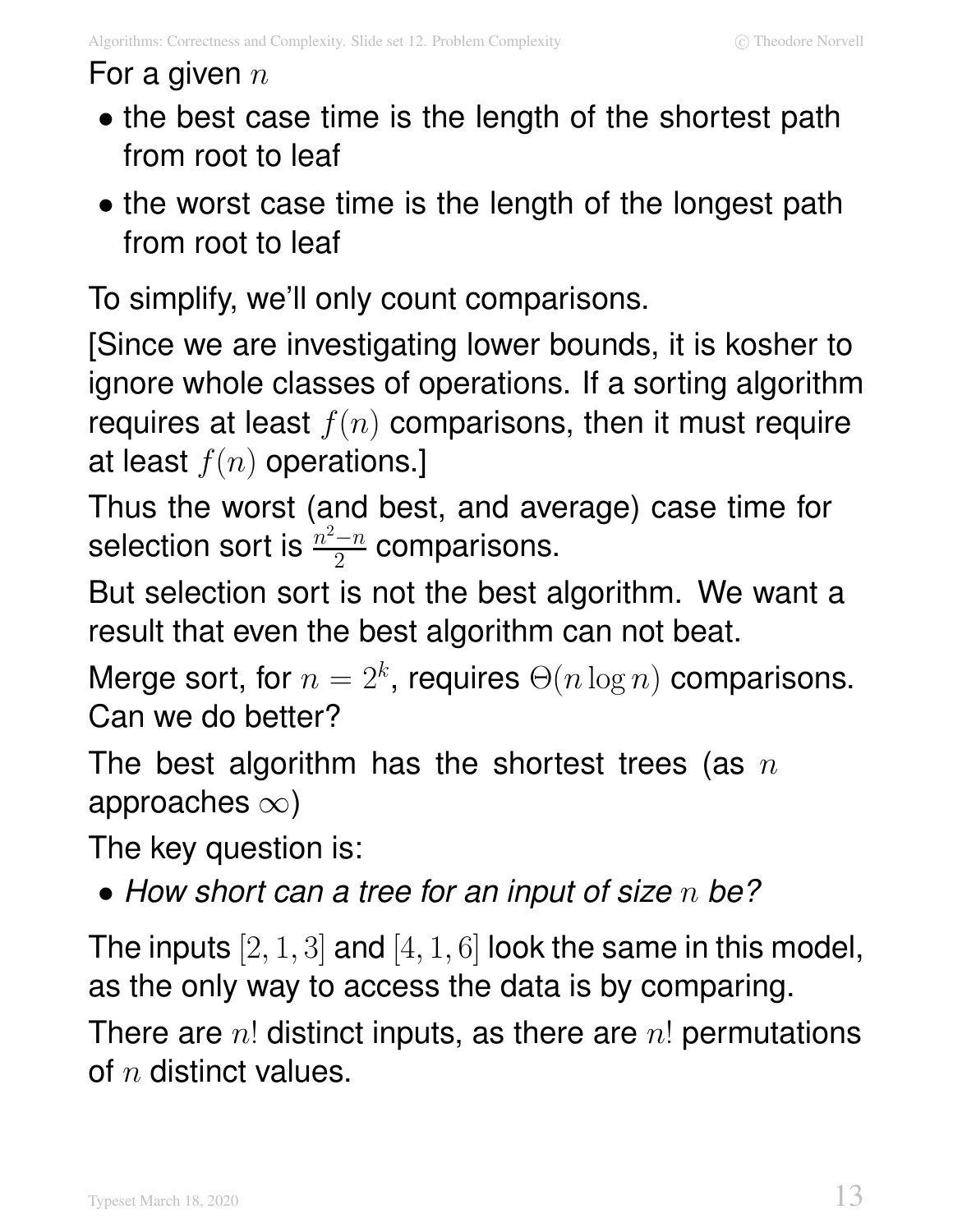Any two permutations of the input require the algorithm to do something different. Each possible input requires a different path through the tree and hence a different leaf.

There are  $n!$  leaves in each tree, for inputs of size  $n$ , regardless of the algorithm.

So our key question becomes

• If a binary tree has  $n!$  leaves, what is the shortest its longest path can be?

We need to consider the squattiest trees.

**Lemma 0** a binary tree of height  $x$  has at most  $2^x$  leaves.

**Corollary 0** a binary tree with y leaves has height at least  $\lceil \log_2 y \rceil$ .

**Lemma 1**  $\log_2(n!) \in \Omega(n \log n)$ 

Proof of lemma 1:

$$
= \log_2(n!) \n= \log_2(1 \times 2 \times ... n) \n= \log_2 2 + \log_2 3 + ... + \log_2 n \n> \int_2^{n+1} \log_2 (x - 1) dx
$$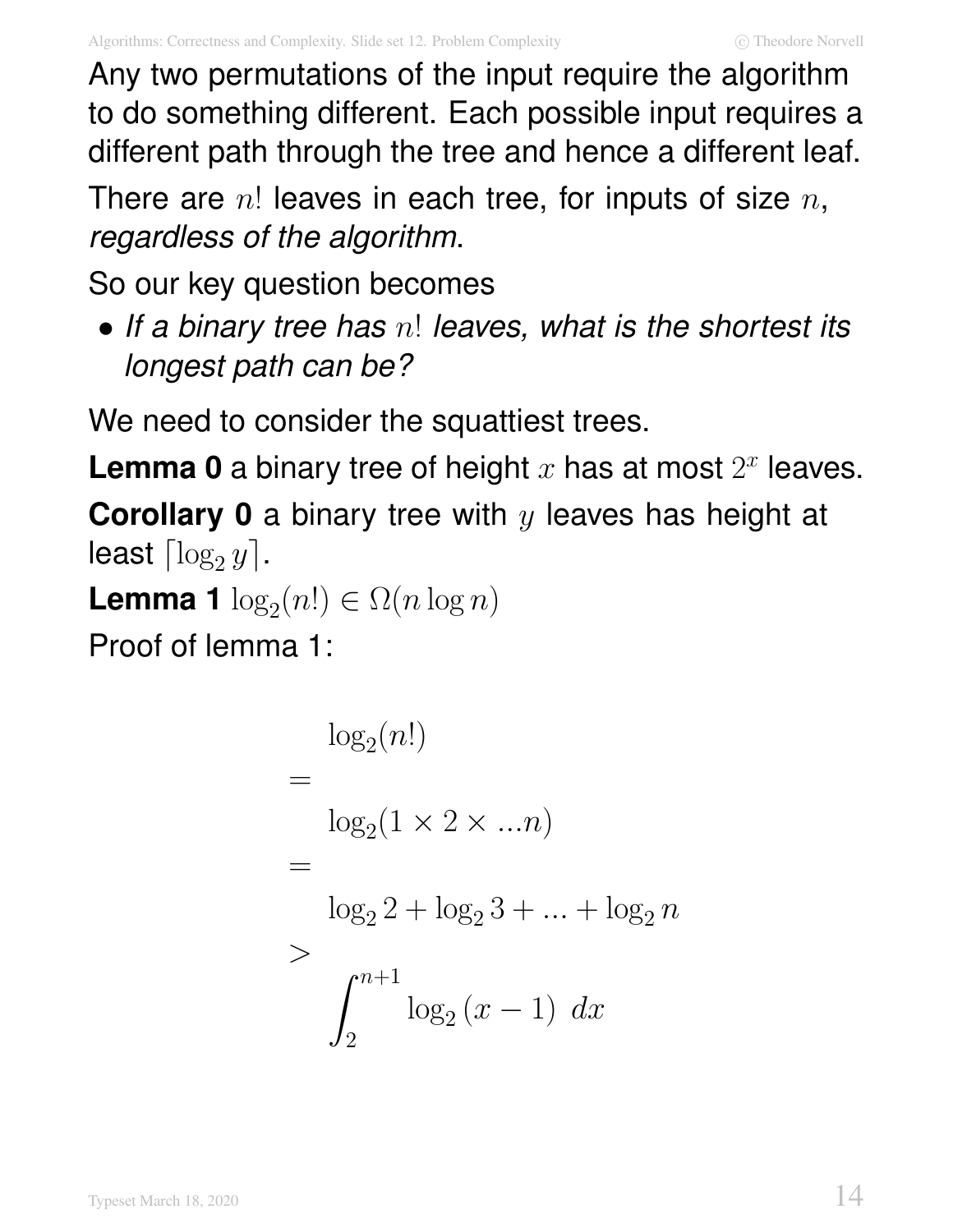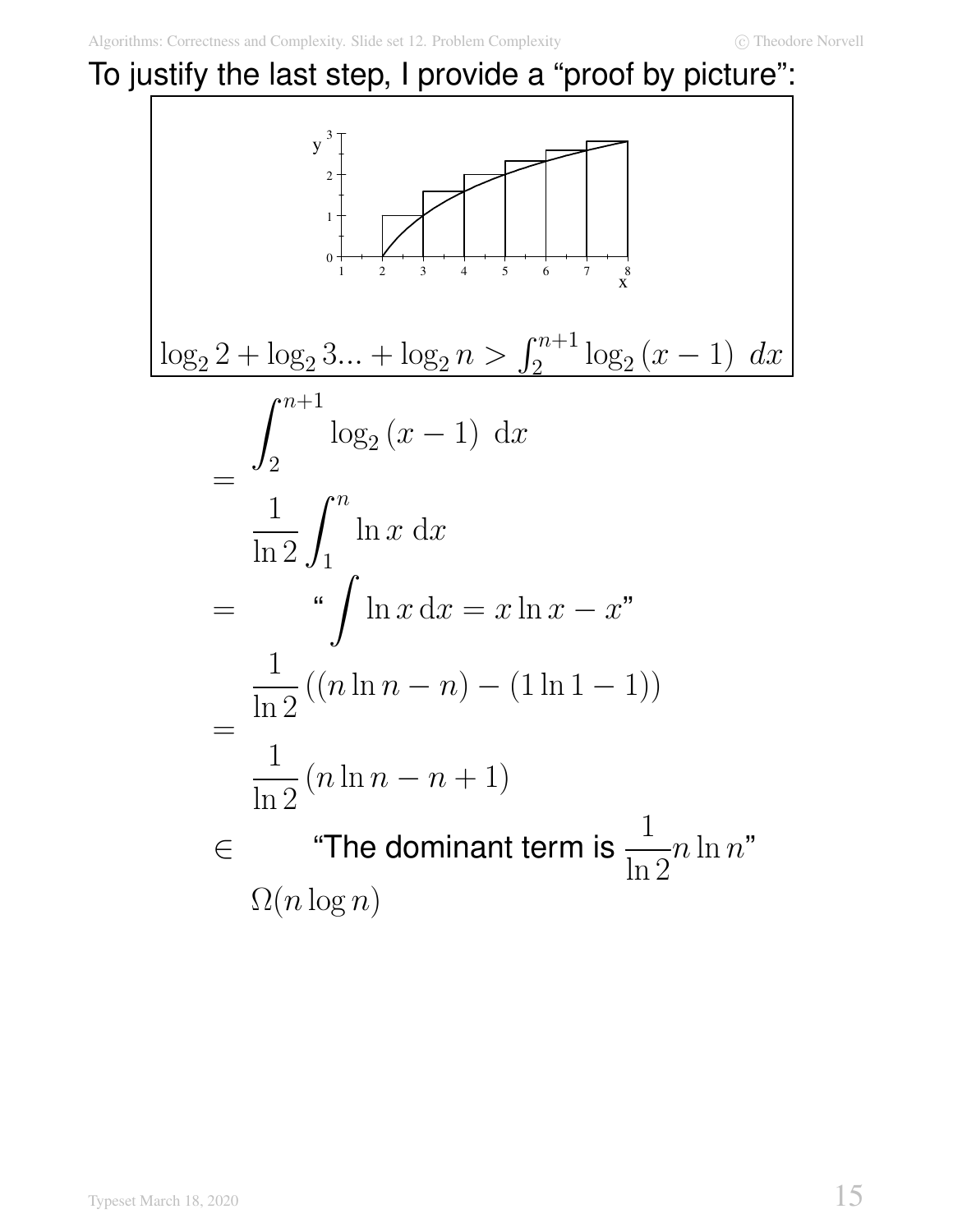#### **Proof of the main result**

\n- The height of a binary tree with *n*! leaves
\n- ≤ "Corollary 0"
\n- [log<sub>2</sub> *n*!]
\n- ∈ "Lemma 1"
\n- $$
\Omega(n \log n)
$$
\n

Therefore, for every algorithm, there is at least one input that requires at least  $\Omega(n \log n)$  comparisons to sort.

So  $\Omega(n \log n)$  is a lower bound on the complexity of sorting.

• There is no point trying to find an algorithm that is significantly better than merge sort or heap sort (that accesses the data only by comparison).

Since  $O(n \log n)$  is an upper bound and  $\Omega(n \log n)$  is a lower bound,  $\Theta(n \log n)$  is an exact bound.

We now know the complexity of sorting.

#### **How good is merge sort quantitatively?**

How many comparisons does merge-sort use? For  $n$  a power of 2 we have (worst-case)

$$
m(1) = 0
$$
  

$$
m(2k) = 2m(2k-1) + 2k - 1
$$

So

$$
m(1024) = 9217
$$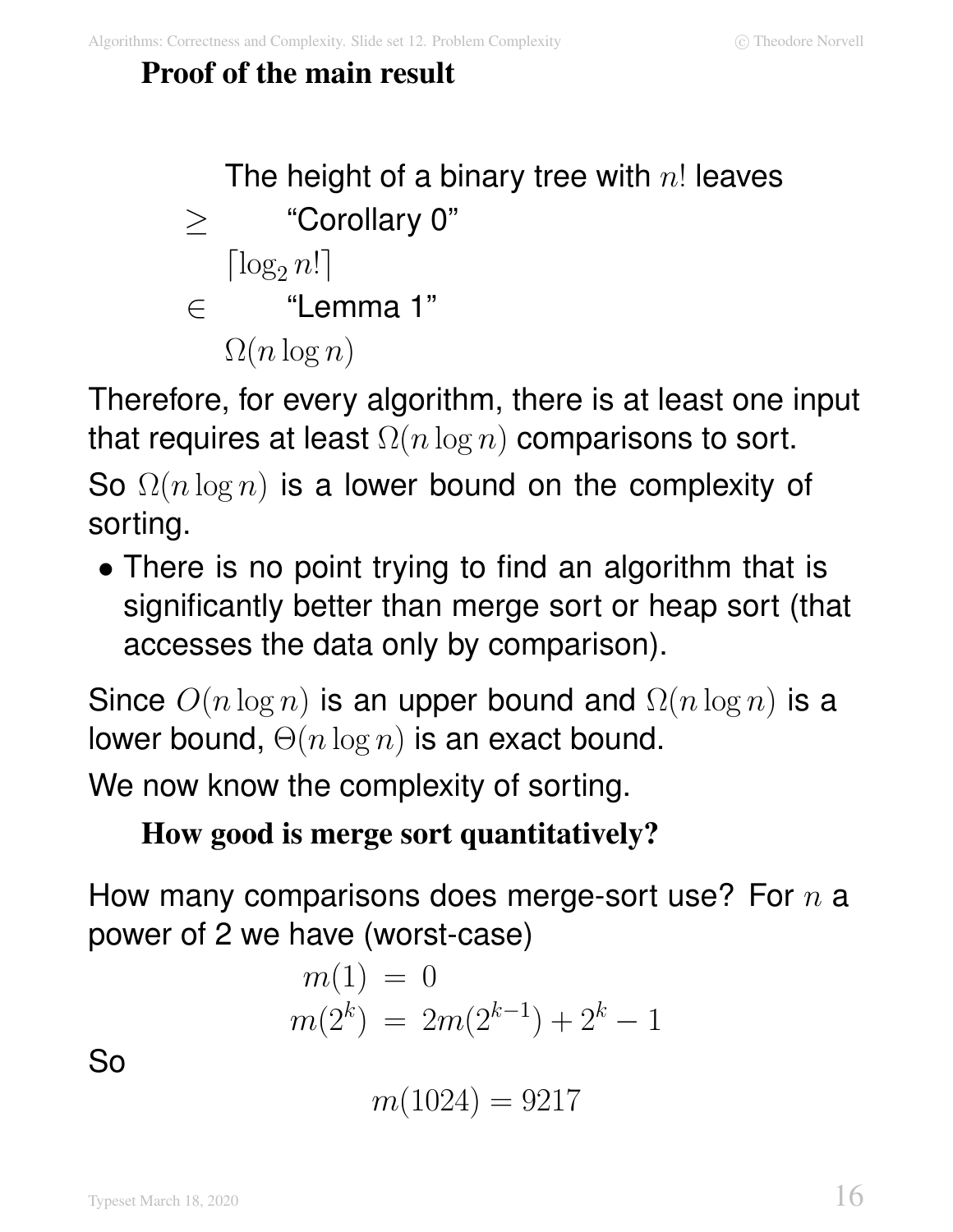#### For comparison

## $\lceil \log_2(1024!) \rceil = 8770$

So merge sort is quite close to optimal.

(The reason quicksort is usually quicker than merge-sort is that it has a smaller number of moves.)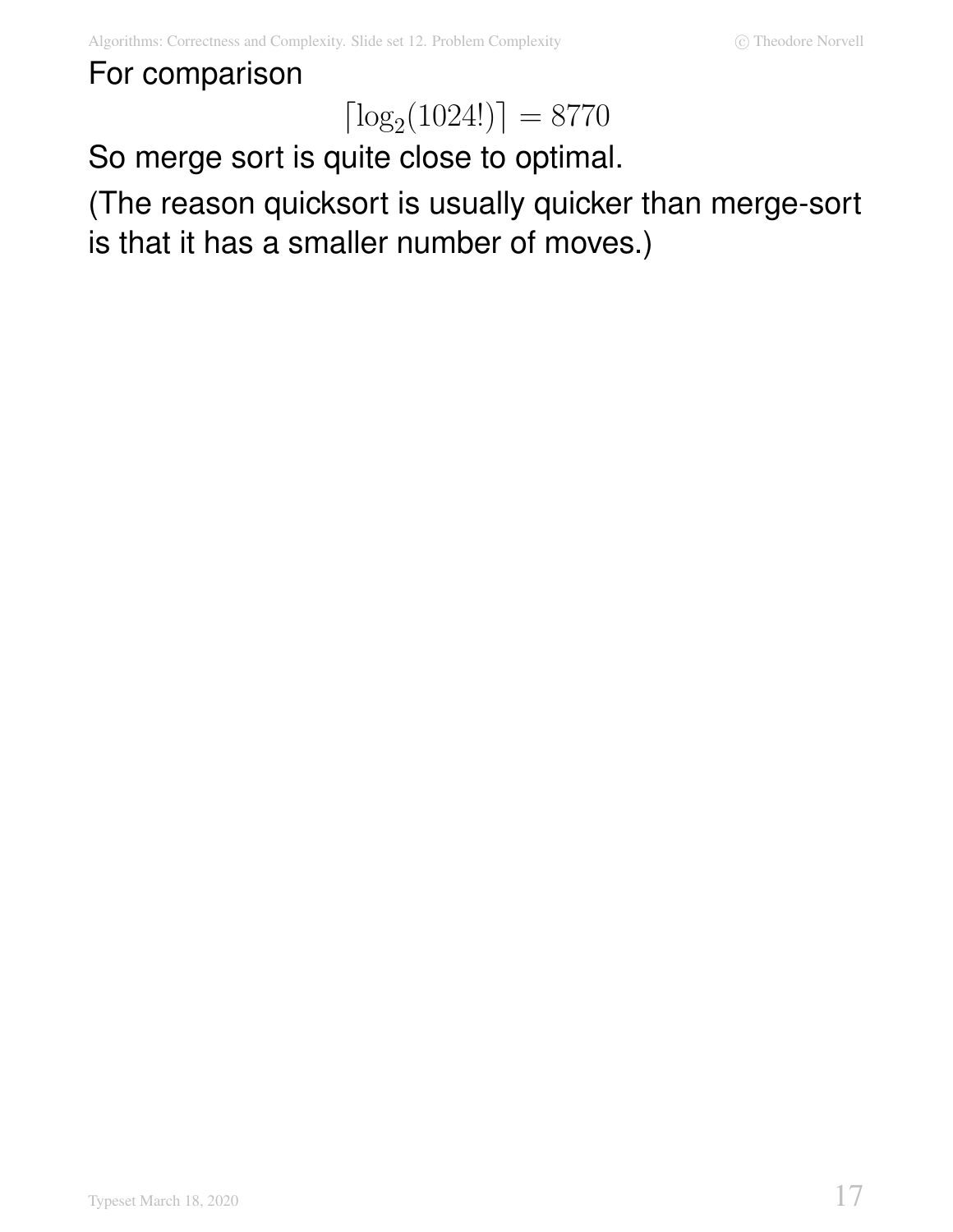## **Sorting in** Θ(n) **time**

For this section we will assume that the items to be sorted are natural numbers and are no bigger than some constant  $2^m$ .

If it is not known a priori, a preliminary pass can be made to determine  $m$ .

### **Radix sorting msb to lsb**

Radix sorting is a lot like quick sort. Look at the most-significant bit position of each number. Move the numbers with 0 at this bit position to the front of the array. Now do a radix sort of each 'half', only this time, using the next-most-significant bit and so on down until all bits are taken care of.



This takes  $\Theta(mn)$  time (and can be very fast in practice). This is linear in several senses

- For each particular m, we have  $\Theta(n)$ . E.g. sorting n 32-bit numbers can be done in  $\Theta(n)$ .
- If  $m$  is not fixed, then a realistic measure of the input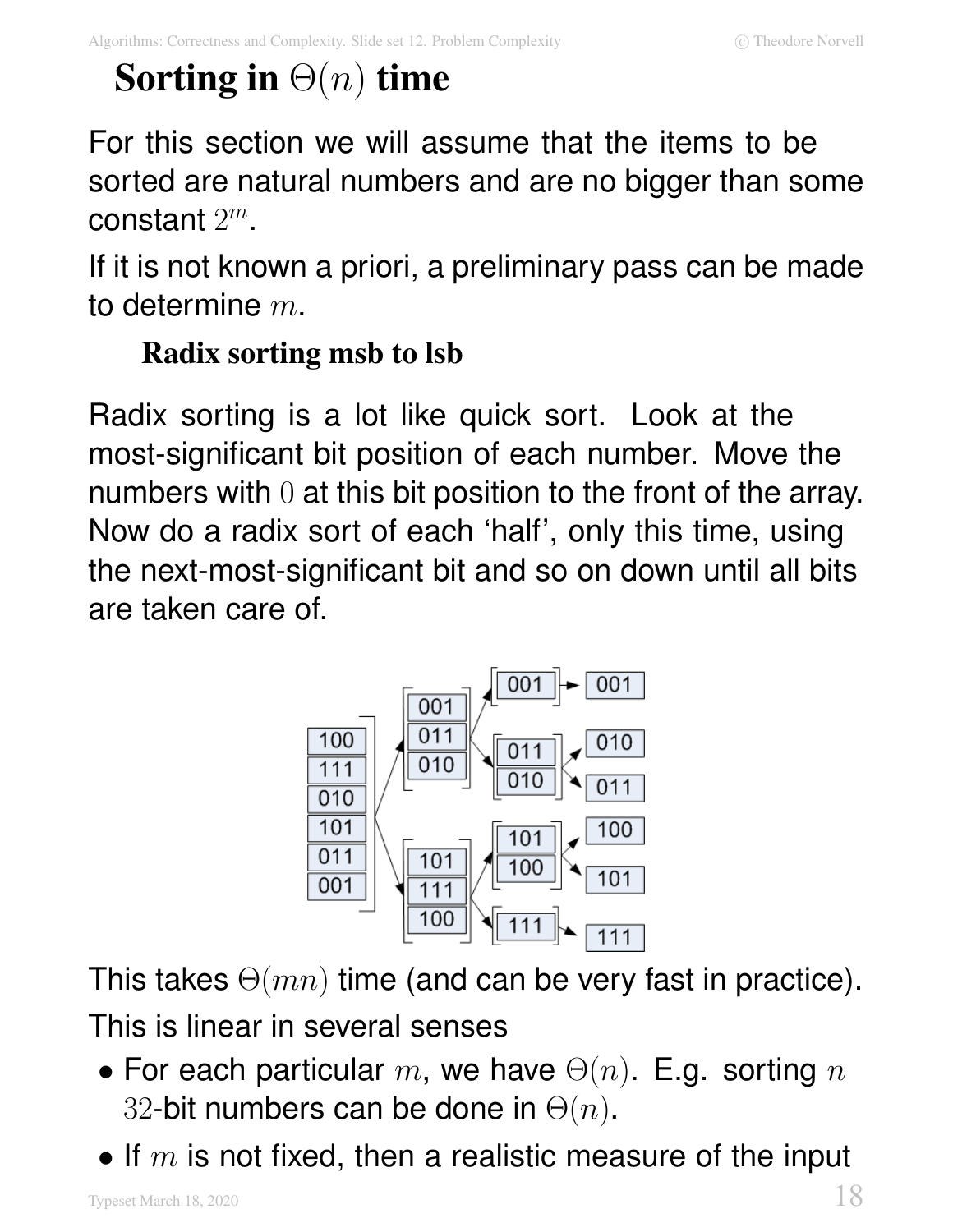size is not numbers  $(n)$ , but rather bits  $(mn)$ .

• A straight-forward generalization to variable sized data (e.g. variable length strings in lexicographic order) can be done in time  $\Theta(N + n)$  where N is the total number of characters.

The algorithm generalizes to bases bigger than 2, e.g. 10 or 256.

- If the base is 10, split the data into ten groups based on the first digit.
- Then, recursively sort each group starting with the second digit.

### **Radix sorting (lsb to msb)**

A similar method works from least significant bit to the most significant bit.

- First sort on the lsb
- Now sort on the  $2^{nd}$ lsb in such a way that values equal on this bit remain in the same order
- And so on until all bits are processed.

Again the generalization to bigger bases is straightforward.